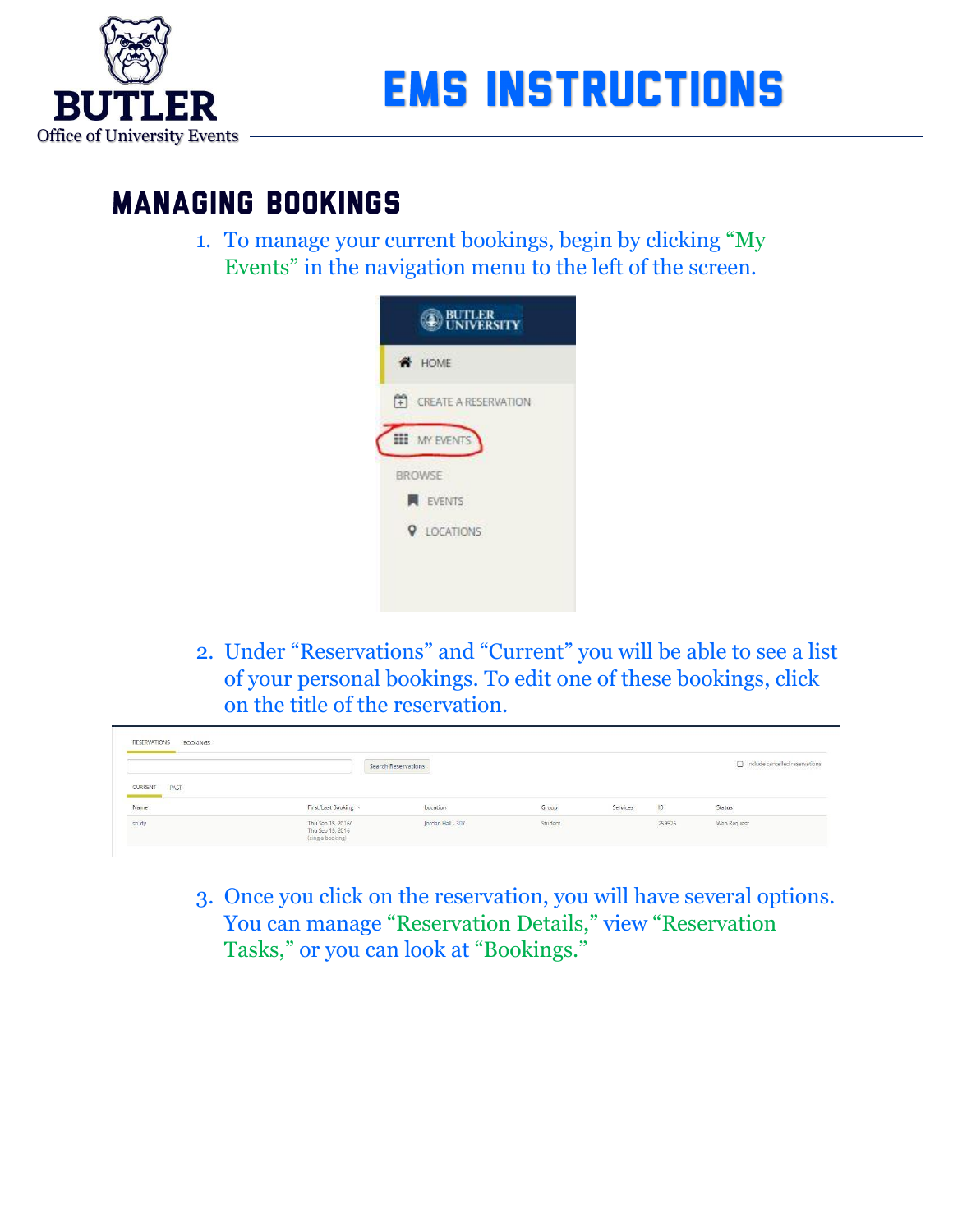i. To edit "Reservation Details" click the pencil icon located below the title of the section.



ii. Under "Reservation Tasks" you will be able to Cancel Reservations, View Reservation Summaries, Send Invitations, and Add to Your Calendar.

Reservation Tasks

| <b>Booking Tools</b>        |  |
|-----------------------------|--|
| <b>x</b> Cancel Reservation |  |
| View Reservation Summary    |  |
| Send Invitation             |  |
| Add to My Calendar          |  |
|                             |  |

1. **Cancel Reservations:** click on "Cancel Reservation." You will then be prompted with a pop-up asking for your cancellation reasoning and confirmation of "Yes, Cancel Reservation."

| Cancel Reservation?  |                                                                                        |  |
|----------------------|----------------------------------------------------------------------------------------|--|
|                      | Both the reservation and bookings will be cancelled. Are you sure you want to proceed? |  |
| <b>Cancel Reason</b> |                                                                                        |  |
|                      |                                                                                        |  |
| <b>Cancel Notes</b>  |                                                                                        |  |
|                      |                                                                                        |  |
|                      |                                                                                        |  |
|                      |                                                                                        |  |
|                      | No, Keep Reservation<br>Yes, Cancel Reservation                                        |  |